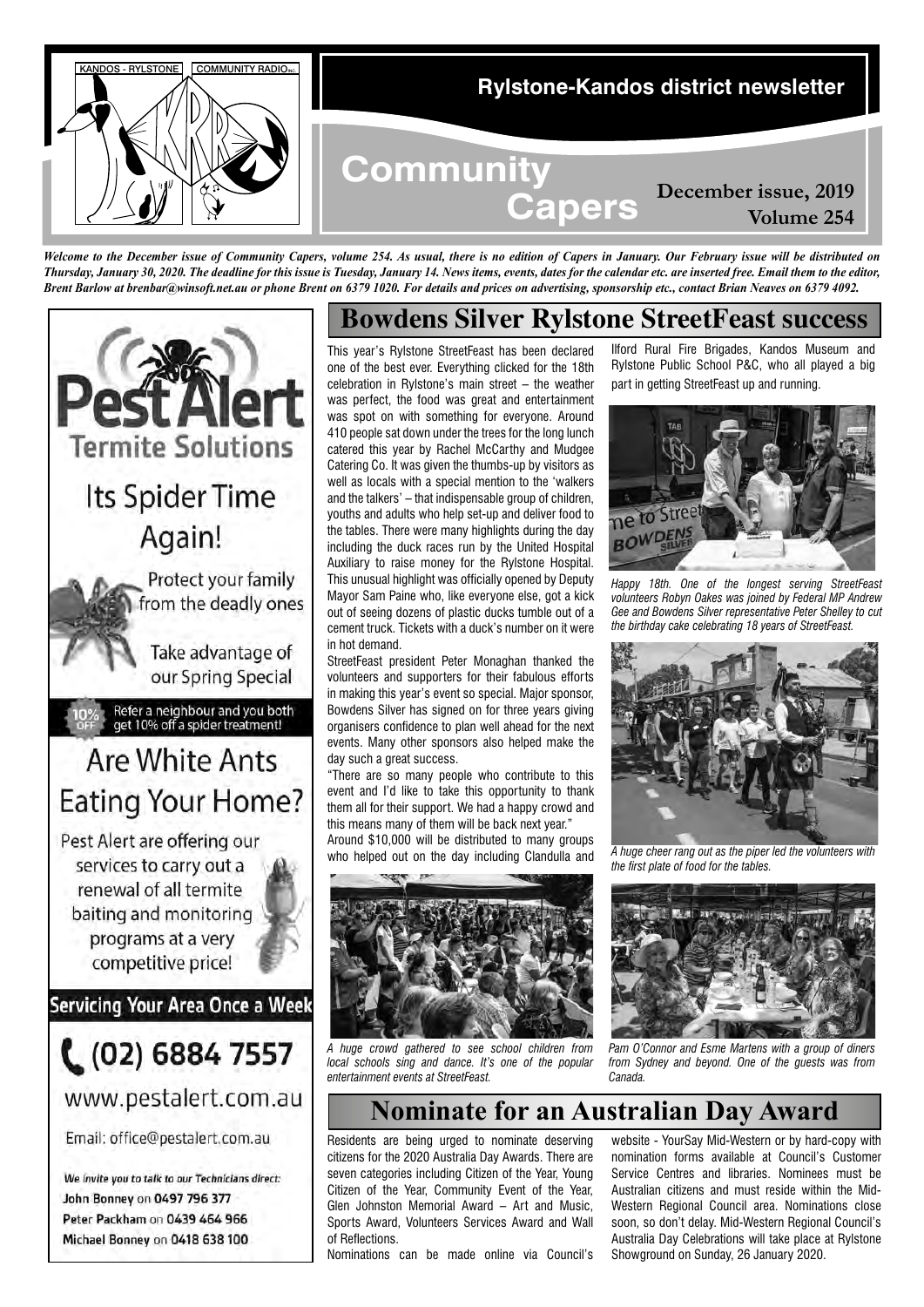# **Capers info**

*Community Capers is published by Kandos Rylstone Community Radio Inc. (KRR) at PO Box 99, Kandos NSW 2848. Funding has also been provided by the Mid-Western Regional Council and we acknowledge their support. Thank-you also to businesses and individuals across the region who have placed advertising or sponsored pages. Our publication could not continue without your support. Thank you everyone.* 

*Community Capers is a publication where community groups and other organisations can list their meeting times, events, dates and* 

#### **Rylstone CWA**

Rylstone CWA was well represented at the AGM of the Castlereagh Group of CWA in October with local Capertee Valley "girls" Marg Baxter, Margaret Skropeda and Di Page voted in as Treasurer, International Officer and Vice-President respectively. They shared some creative awards as well with Di Page taking out first place for her poster on weeds in the Agricultural & Environmental section while branch member, Marg Baxter took out second place in the International Post Card Competition for CWA Castlereagh Country Group.

# *Rylstone CWA members were well represented at the AGM of the Castlereagh Group of CWA held in October. Di Page receiving her first place certificate for the Rylstone Branch. Marg Baxter on right of*

*photo also received a certificate.*



*venues. Please send all information to the editor, Brent Barlow, 38 Mudgee Street, Rylstone, NSW 2849, or email him at brenbar@ winsoft.net.au or phone him on 6379 1020. If meeting times or dates etc. change, please contact Brent as soon as possible with corrections. Advertising space is limited but we do require advertising support to fund our newsletter. Usually it's on a "first in, best dressed" basis. If you wish to advertise or sponsor a page, please contact Brian Neaves on 6379 4092.*

# **Meals on Wheels**

Rylstone Kandos District Meals on Wheels (RKMOW) supplies frozen meals to anyone who is frail, aged or a younger person with a disability and their Carers. You can contact RKMOW on 6379 1519 or call into the office at HealthOne Ilford Road, Rylstone. Office hours are Monday to Thursday - 9am to 4pm and Friday - 9am to 1pm.

## **School's diverse activities**

Kandos Public School students enjoyed a mixed bag of sports when Australian sporting icons hosted a free multi-sports clinic at Glen Willow Complex at Mudgee to build skills and interest in cricket, netball and rugby (just to name a few). The program provided an opportunity for children in isolated areas to get active and social. It was an enjoyable day for students, especially Jock Allans and Connor Pendlebury who



 *KPS students, Jock Allans and Connor Pendlebury holding their signed cricket bats from the Macquarie Sports Day in Mudgee.*



came away with signed cricket bats.

A bit further afield, KPS Years 5 and 6 headed off for a three day excursion to Sydney. The 24 students and five staff members explored Taronga Zoo, Circular Quay, the Museum of Contemporary Art, the Luminous Light Show at Darling Harbour, the Justice and Police Museum, the Opera House, Ten Pin Bowling, the Rocks,

> Maritime Museum, a tour of Homebush and the Three Sisters. It was a busy schedule and with so many interesting thing to see and do one they'll never forget.

> Back at the school, in keeping with Pink October, KPS students and staff wore pink and held a cake stall to raise money for breast cancer and genetic research. They raised \$330.50 – a great effort.

*Olivia Ashford from Kindergarten was a picture in pink as she enjoyed her pink cake at the recent pink day stall at the school.*

# **Rylstone School performs**

Rylstone Public School entertained everyone with some great singing at this year's StreetFeast. Crowds gathered to see both Rylstone and Kandos schools perform during the morning and they received plenty of applause. Over the years, Rylstone has put together a wonderful choir of voices of all ages and their singing was really appreciated. The school's P&C was also heavily involved in StreetFeast this year helping to set up and pull down, manning the wash-up stand and various other jobs throughout the day. Students were also involved in helping to wash up and wait on tables.

With staff, students and parents thinking about the end of year performance, song and dance practise has been well and truly on the agenda for November

## **Become a member of KRR**

Live streaming at Kandos Rylstone Community Radio Inc (KRR 98.7FM) has added a new dimension to the local station. Accessing KRR on your phone, tablet or computer is simply a matter of opening up KRR's website at krrfm.org.au and clicking on the LISTEN LIVE box at the top right-hand corner. New members are always welcome at KRR. If you're interested in becoming a presenter and doing an on-air show, it's easier than you think. Training is available and it won't take you long to learn how to use the panel and other equipment. If you have a particular type of music you'd like to play on-air or ideas for a show, get in touch with any member or committee member, call into the station and pick up a membership form or check out the information on the website. Social membership is also welcome. Membership is only \$20 for adults, \$10 for juniors and pensioners and \$50 for family membership which includes two free barbecues a year. Age is no limit and experience is not necessary. It's a great way to meet a group of friendly people and be involved in a fun community activity. Call the station on 6379 4360 for more information or check out the website.

with lyrics, dance moves and costumes all coming together nicely. A big thanks you to all the parents who have offered to help with costumes this year. The children love dressing up in their fun, colourful costumes each year for their big performance.



 *Rylstone Public School's choir attracted a large crowd at StreetFeast.*

*Great Deals at* Rylstone Ag Supplies 74 Louee St Rylstone **Livestock – Animal Health For Cattle Sheep Horses Poultry Dogs & Cats Chemicals & Fertilizer Fencing & Farm Gates and Fencing Accessories Water Tanks & Pumps and more** We wish all our customers A Very Merry Christmas & Happy New Year

PH 6379 1406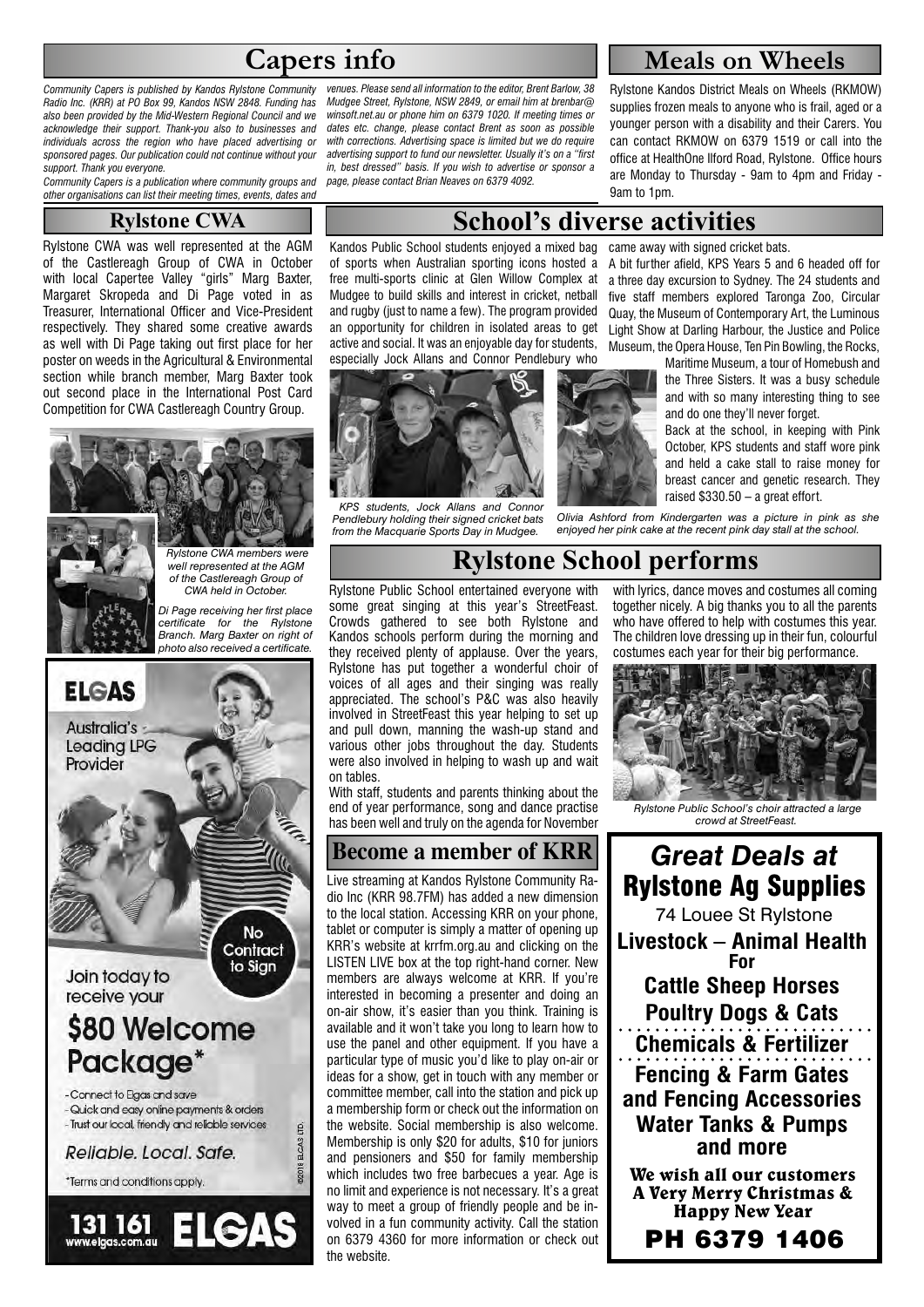# **Market activities Christmas decorations**

There's always something interesting to see and to be involved in at the Rylstone Community Markets held at the Memorial Hall on the second Saturday of each month. At a recent market, a stall for the Community Charity Shop's Building Fund created lots of interest. Volunteers sold haberdashery items, crocheted and knitted dolls, knitting books and other items to the public to raise funds for this important endeavour. The general public are right behind this great project and already over \$62,000 has been raised, with \$11,000 of the total coming from cans and bottles that have been dropped into the shop. Money is also raised at regular country music shows at Ilford and Bunnings BBQ stalls.



*Ellen Riley and Julie Rhodes doing a great job for the Community Charity Shop's Building Fund at the Rylstone Markets.*

*The* **RYLSTONE CLUB Your Friendly Club**

**Friday** 13th December Members' Christmas Party & Mega Raffle with \$2000 in prizes from 7pm.

**For up to date information check us out on Facebook Phone 6379 1109 for Bookings**



*Market stalls can be diverse and interesting. This one is run by Elis Wallis from Gulgong and her Buzzed by Nature stall features all kinds of natural products from lavender hot packs to goat's milk soap. Elise's helper at this stall was Mia Waterton from Rylstone.*

# **Level 2 Water Restrictions**

Residents are reminded that Level 2 water restrictions were implemented across the local government area from Monday, November 11. The move to Level 2 restrictions is due to a number of contributing factors including Council's water licenses to draw water from river and ground water sources for the town water supply being reduced to 80% of the full allocation. This allocation is determined by Water NSW and this reduction in water supply, coupled with the ongoing drought and the scheduled Bulk Water Transfer from Windamere Dam to Burrendong Dam has triggered Council to implement moderate restrictions as part of its water conservation measures.

As part of Level 2 water restrictions, an Odds and Evens System will be implemented. This system simply means if the street number of your property is odd, you're permitted to water on Mondays, Tuesdays, Thursdays and Saturdays. Alternatively, if the street number of your property is even, you're permitted to water on Mondays, Wednesdays, Fridays and Sundays. Further details can be found on Council's website, Facebook page or by calling Council's Customer Service Staff on 6378 2850.

# **Looking for firefighters**

With the fire season starting earlier each year and with fires becoming more extreme, there is more pressure on our local Rylstone Rural Fire Service. They are actively seeking new members and are keen to hear from anyone who may be interested. Much of the current training is done online at your own pace with organised practical lessons, teaching firefighting techniques on a special course. The role as a firefighter is greatly appreciated in our community and is a rewarding career. You can join by attending a Rylstone RFS meeting at the Rylstone fire shed on the first Tuesday of each month at 7.30pm or by phoning Mudgee Fire Control on 63724434 or go online to NSW Rural Fire Service (volunteer).

A reminder to get those entry forms in for the Community Charity Shop's Christmas Decoration Competition. There are cash prizes of \$50 for 1st, \$30 2nd and \$20 for 3rd in each category and this year there are some new categories to choose from. They are: House and Garden, Combined Houses (neighbours joining together), Christmas Tree Exterior, Christmas Interior through the Window, Inflatables or Unique Creations and Shop Front or Business Display. There are also two categories that can be entered on judging night which will be held on Thursday, December 19. These are: Best Dressed Christmas Character and Best Christmas Vehicle. These will both be judged at the Charity Shop – the first at 7pm and the second at 7.30pm. Application forms for the competition are available at the Community Charity Shop in Kandos and Rylstone and Kandos Newsagencies. Winners will be announced on Friday, December 20.



*Bring your decorated cars to the Charity Shop for judging. You can enter beforehand or on the night of judging (December 19) if you wish.*

### **Charity Shop's Christmas Party**

The Community Charity Shop invites everyone to a free Christmas Party at the nearby park in Kandos on Thursday, December 19. Come along and enjoy free party food and live entertainment. It gets underway at 6.30pm with the Christmas Vehicle judging at the shop at 7pm (bring your decorated cars to the shop), and Best Dressed Christmas Character judging (all ages dress-up) also at the shop at 7.30pm. At 8.30pm judges will start their run around the streets and anyone who would like to convoy with judges is most welcome.